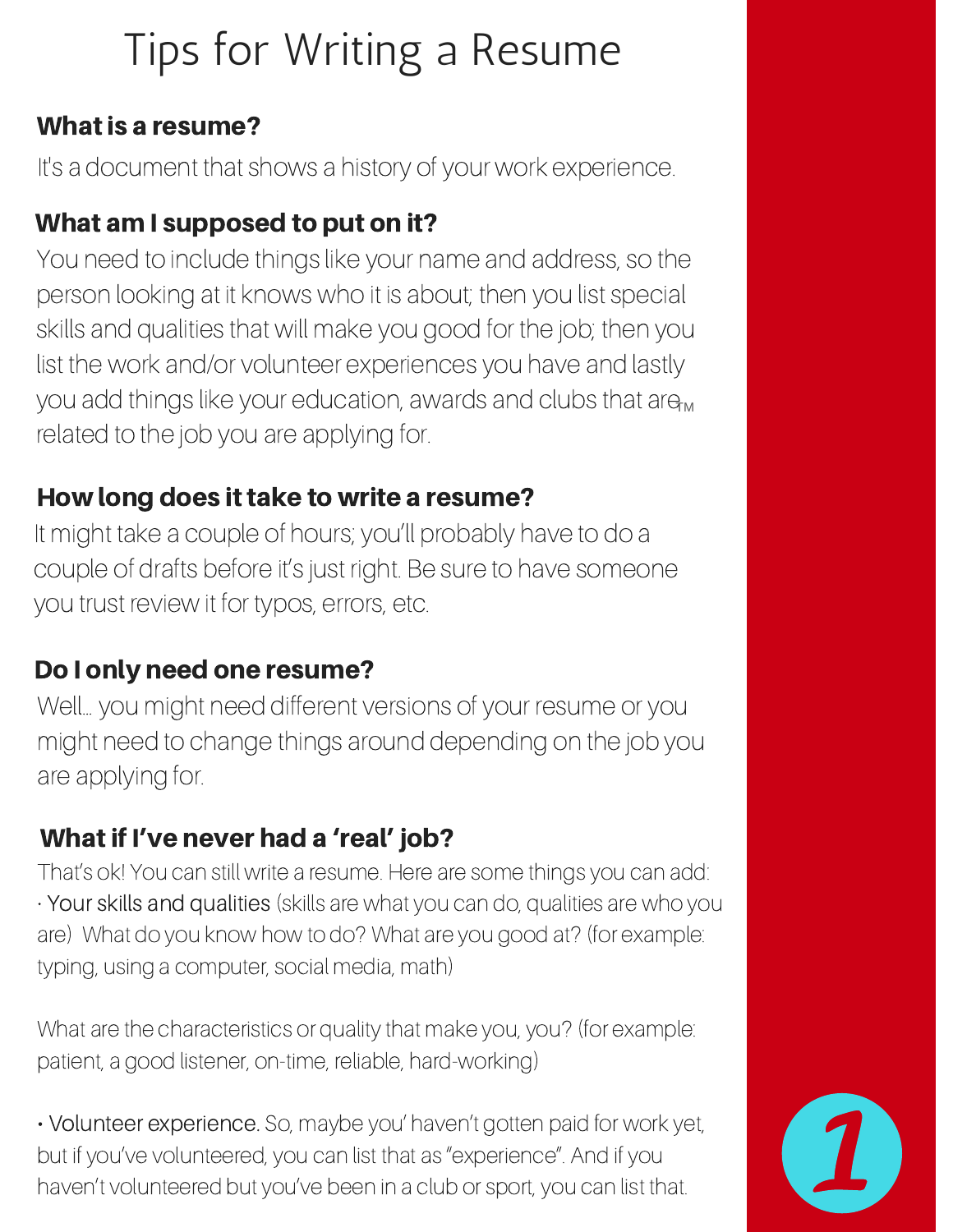# Tips for Writing a Resume

### Can I see an example?

Sure! Check out the next page. Use it as a guide. Start with a blank page and set it up like the sample. And you can also search online for resume. Try these key words: teen resume, youth resume, first resume, resume for teenager. Look at a couple to compare; what is similar or different about the ones you are found?

## Should I use a template?

We recommend that you NOT use a template because it will force you into their format. Rather, if you find a style you like, re-create it yourself in Word, like the one on the next page. Also, keep your font (the letters) simple. Use Times New Roman, Arial, or Calibri.



www.fabyouthphilly.com www.playcaptains.com